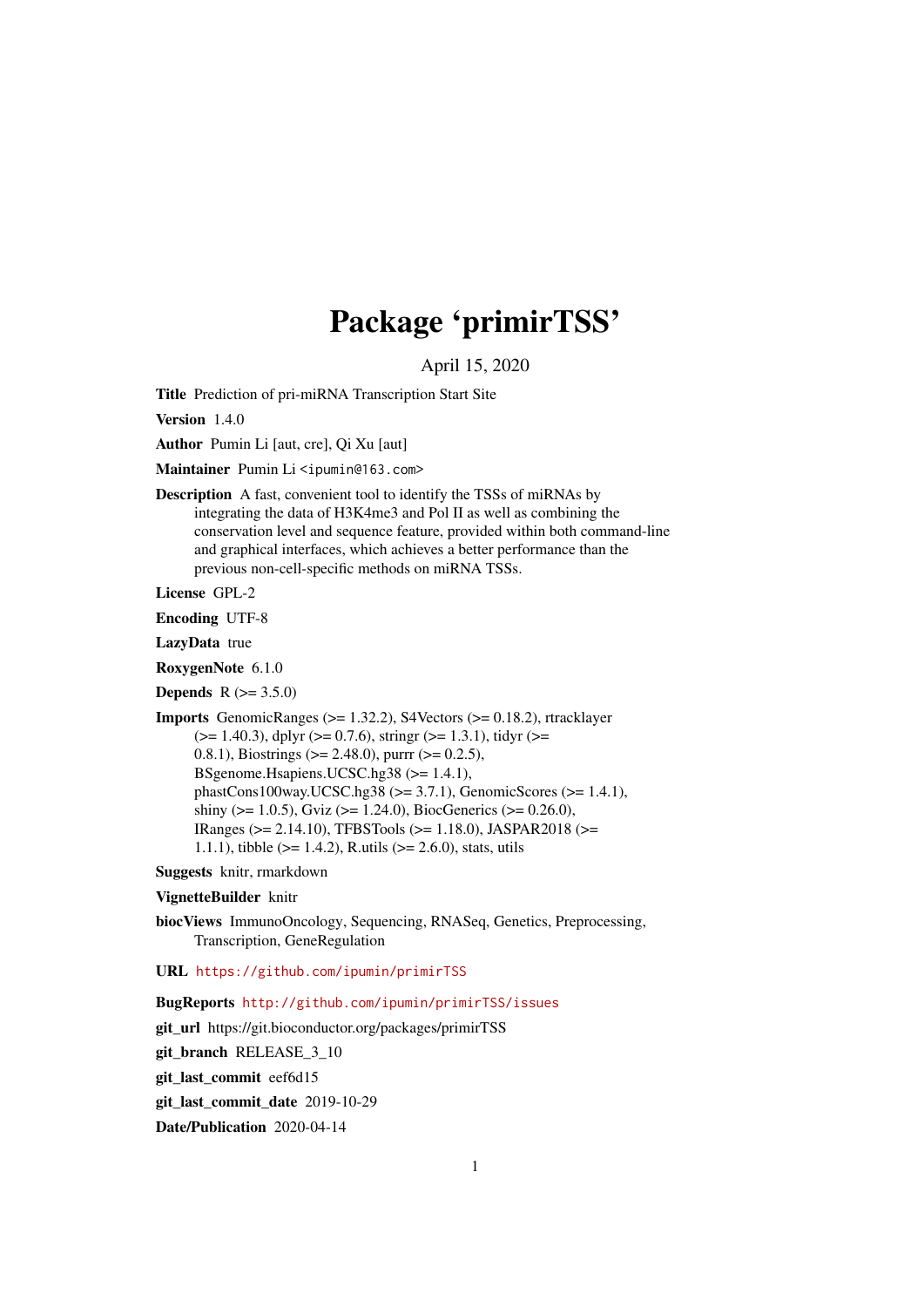## <span id="page-1-0"></span>R topics documented:

| Index | 10 |
|-------|----|
|       |    |
|       |    |
|       |    |
|       |    |
|       |    |
|       |    |

<span id="page-1-1"></span>

find\_tss *Predict TSSs of miRNA*

#### Description

Search for putative TSSs of miRNA, together with integrating available data such as H3K4me3 data, Pol II data, miRNA expression data, and protein-coding gene data, as well as provide the transcriptional regulation relationship between TF and miRNA.

#### Usage

```
find_tss(bed_merged, expressed_mir = "all", flanking_num = 1000,
  threshold = 0.7, ignore_DHS_check = TRUE, DHS,
 allmirdhs_byforce = TRUE, expressed_gene = "all",
 allmirgene_byforce = TRUE, seek_tf = FALSE, tf_n = 1000,
 min_score = 0.8)
```
#### Arguments

| bed_merged       | Peaks from ChIP-seq data to be provided for analysis can be H3K4me3 peaks,<br>Pol II peaks or both. Notice that peaks are supposed to be merged(see also<br>peak_merge) before find_TSS if using only one kind of peak data, while peaks<br>should be firstly merged and then join together(see also peak_join) if both<br>H3K4me3 data and Pol II are input.               |
|------------------|-----------------------------------------------------------------------------------------------------------------------------------------------------------------------------------------------------------------------------------------------------------------------------------------------------------------------------------------------------------------------------|
| expressed_mir    | This parameter allows users to specify certain miRNAs, the TSSs of which they<br>want to search for by providing a list of miRNAs(e.g., expressed miRNAs in a<br>certain cell-line). If expressed_mir is not specified, the default value of the<br>parameter is "all" and the function will acquiescently employ all the miRNAs<br>currently listed on "miRbase" database. |
| flanking_num     | A parameter in Eponine model to detect TSSs. It is concluded that a peak sig-<br>nal with flanking regions of C-G enrichment are important to mark TSSs. The<br>default value is 1000.                                                                                                                                                                                      |
| threshold        | The threshold for candidate TSSs scored with Eponine method. The default<br>value is $0.7$ .                                                                                                                                                                                                                                                                                |
| ignore_DHS_check |                                                                                                                                                                                                                                                                                                                                                                             |
|                  | The process of DHS_check further assists to filter putative TSSs. When there is<br>a DHS peak that locates within 1 kb upstream of a putative TSS, this predicted<br>TSS will be retained for its character is consistent with that of an authentic TSS.<br>Or the TSSs with no DHSs locating within 1 kb upstream of them would be<br>discarded.                           |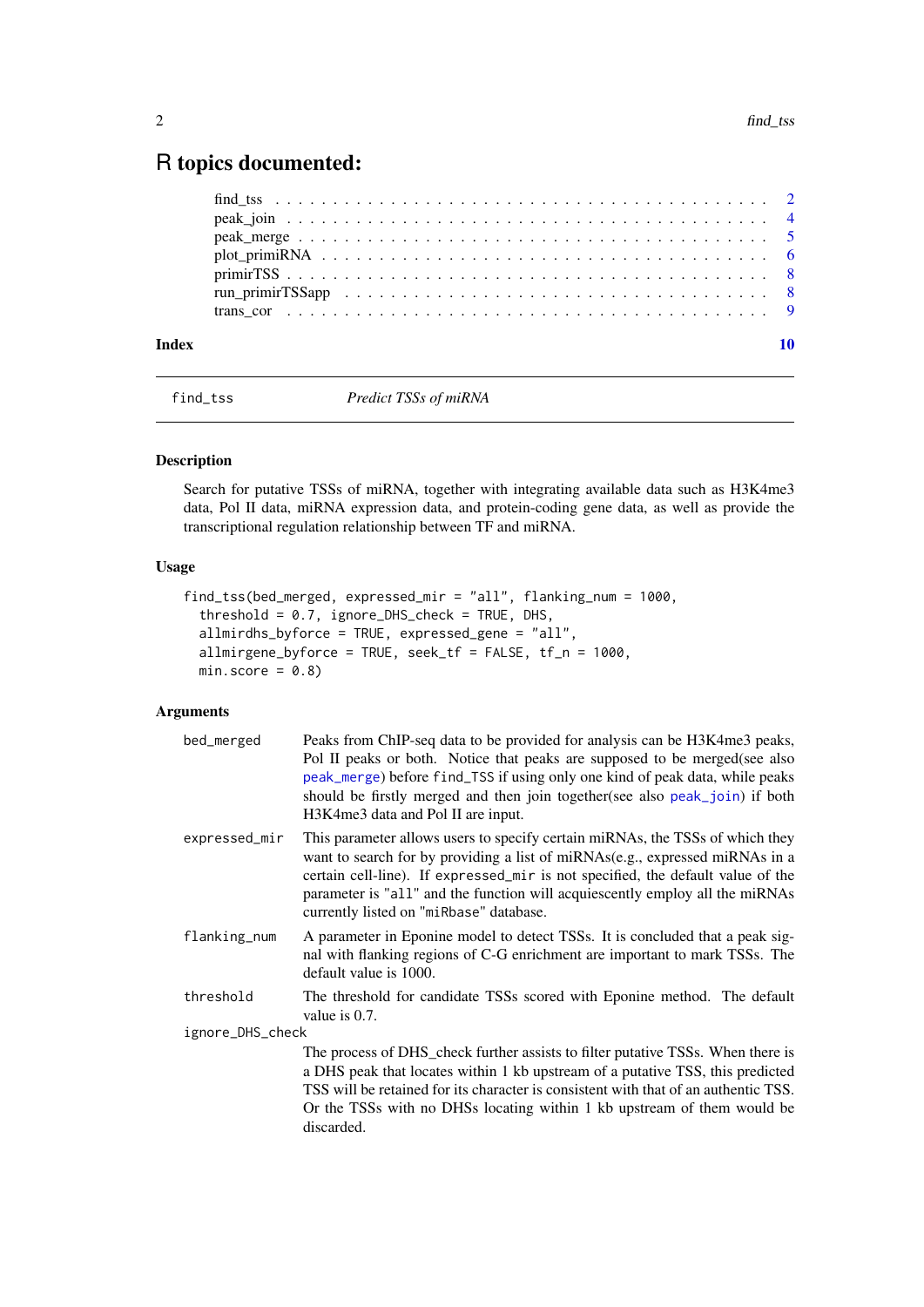DHS ChIP-seq data of DNase I hypersensitive sites(DHSs).

allmirdhs\_byforce

When we use DHS data to check the validity of TSSs, there is a possibility where no DHSs locates within 1 kb upstream of all putative TSSs and all these putative TSSs might be filtered out by our method resulting no outputs. While "allmirdhs\_byforce = TRUE", it ensures to output at least 1 most possible TSS even if the nearest DHS signal locates more than 1 kb upstream of this TSS.

expressed\_gene Users can specify genes expressed in certain cell-lines that are analyzed. Or the default value is "all", which means all the expressed genes annotated on Ensemble will be employed.

allmirgene\_byforce

While integrating expressed gene data to improve prediction, there might be a circumstance where all the putative TSS are discarded. To prevent this condition, users are allowed to use "allmirgene\_byforce = TRUE" to ensure at least 1 putative TSS for each miRNA will be output.

- seek\_tf With the result of predicted TSSs, seek\_tf provides users with an option to predict related TFs for miRNA. The data of transcription factors refer to JASPAR2018 database.
- tf\_n TFBS locates on the upstream of the TSS of a certain TF, which is considered as the promoter region. tf\_n set the length of promoter region for predicting transcription regulation between miRNAs and TFs.
- min.score The threshold for scoring transcription factor binding sites. A single absolute value between 0 and 1.

#### Value

The first part of the result returns details of predicted TSSs, composed of seven columns: mir\_name, chrom, stem\_loop\_p mir\_context,tss\_type gene and predicted\_tss:

mir\_name: Name of miRNA.

chrom: Chromosome.

stem loop p1: The start site of a stem-loop.

stem\_loop\_p2: The end site of a stem-loop.

strand: Polynucleotide strands. (+/-)

mir\_context: The relative positon relationship between stem-loop and protein-coding gene. (intra/inter)

tss\_type: Four types of predicted TSSs. See the section below TSS types for details. (host\_TSS/intra\_TSS/overlap\_ gene: Ensembl gene ID

predicted\_tss: Predicted transcription start sites(TSSs).

pri\_tss\_distance: The distance between a predicted TSS and the start site of the stem-loop.

#### TSS types

TSSs are catalogued into 4 types as below.

host\_TSS The TSSs of miRNA that are close to the TSS of protein-coding gene implying they may share the same TSS, on the condition where mir\_context is "intra". (See above: Value-mir\_context)

intra\_TSS The TSSs of miRNA that are NOT close to the TSS of the protein-coding gene, on the condition where mir\_context is "intra".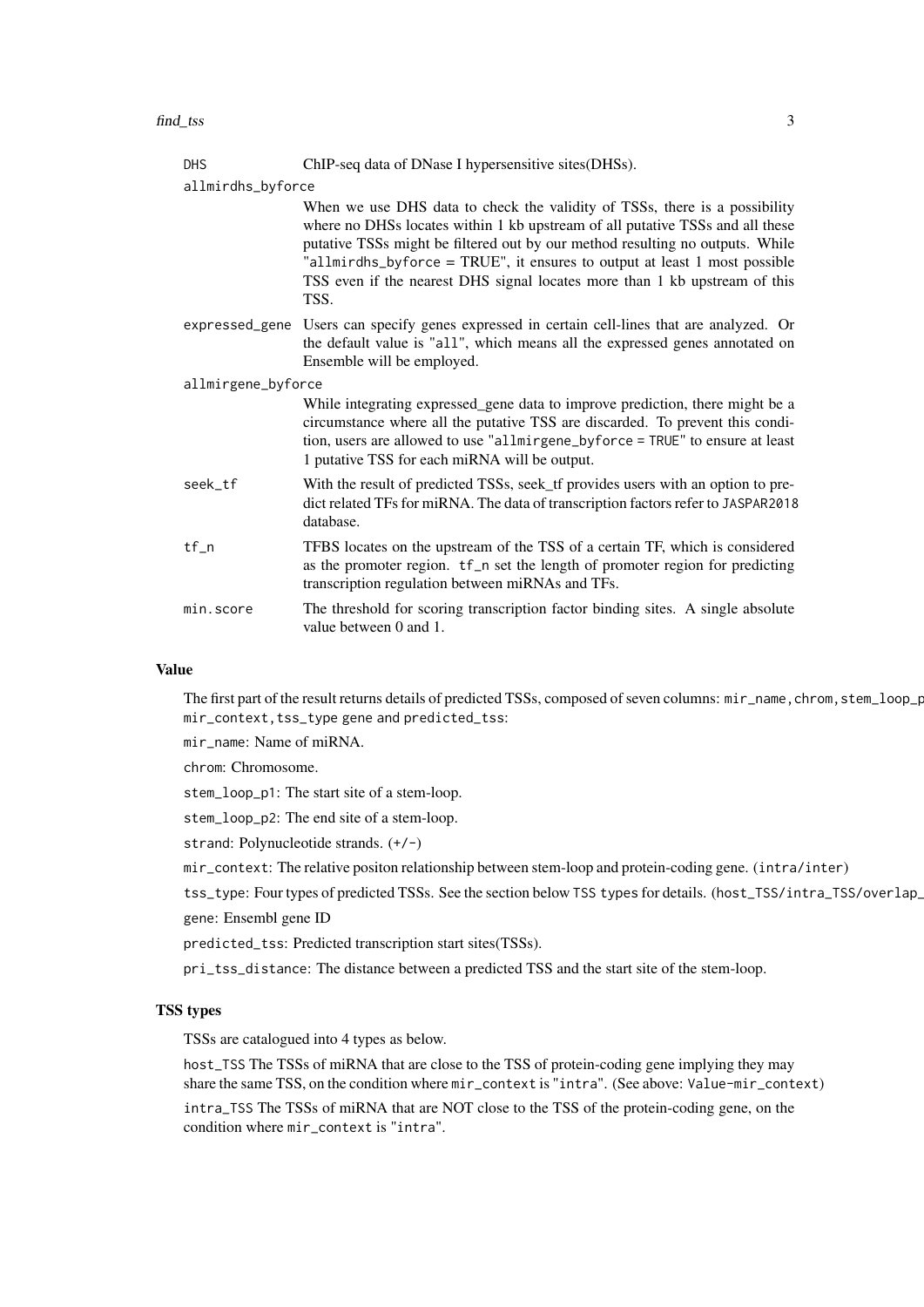overlap\_inter\_TSS The TSSs of miRNA are catalogued as "overlap\_inter\_TSS" when the primiRNA gene overlaps with Ensembl gene, on the condition where "mir\_context" is "inter".

inter\_inter\_TSS The TSSs of miRNA are catalogued as "inter\_inter\_TSS" when the miRNA gene does NOT overlap with Ensembl gene, on the condition where "mir\_context" is "inter".

(See Xu HUA et al 2016 for more details)

#### Log

The second part of the result returns logs during the process of prediction: find\_nearest\_peak\_log If no peaks locate in the upstream of a stem-loop to help determine putative TSSs of miRNA, we will fail to find the nearest peak and this miRNA will be logged in find\_nearest\_peak\_log.

eponine\_score\_log For a certain miRNA, if none of the candidate TSSs scored with Eponine method meet the threshold we set, we will fail to get an eponine score and this miRNA will be logged in eponine\_score\_log.

DHS\_check\_log For a certain miRNA, if no DHS signals locate within 1 kb upstream of each putative TSSs, these putative TSSs will be filtered out and this miRNA will be logged in DHS\_check\_log.

gene\_filter\_log For a certain miRNA, when integrating expressed\_gene data to improve prediction, if no putative TSSs are confirmed after considering the relative position relationship among TSSs, stem-loops and expressed genes, this miRNA will be filtered out and logged in gene\_filter\_log.

#### Reference

Xu Hua, Luxiao Chen, Jin Wang\*, Jie Li\* and Edgar Wingender\*, Identifying cell-specific microRNA transcriptional start sites. Bioinformatics 2016, 32(16), 2403-10.

#### Examples

```
bed_merged <- data.frame(
                chrom = c("chr1", "chr1", "chr1", "chr1", "chr2"),
                start = c(9910686, 9942202, 9996940, 10032962, 9830615),
                end = c(9911113, 9944469, 9998065, 10035458, 9917994),
                stringsAsFactors = FALSE)
bed_merged <- as(bed_merged, "GRanges")
## Not run:
ownmiRNA <- find_tss(bed_merged, expressed_mir = "hsa-mir-5697",
                     ignore_DHS_check = TRUE,
                     expressed_gene = "all",
                     allmirgene_byforce = TRUE)
## End(Not run)
```
<span id="page-3-1"></span>peak\_join *Integrate H3K4me3 data and Pol II data.*

#### Description

Integrate peaks from H3K4me3 and Pol II data. To conduct the overlappd ranges for the further analysis by imposing H3K4me3 peaks on Pol II peaks, if both of these two different kinds of ChIPseq data are available.

<span id="page-3-0"></span>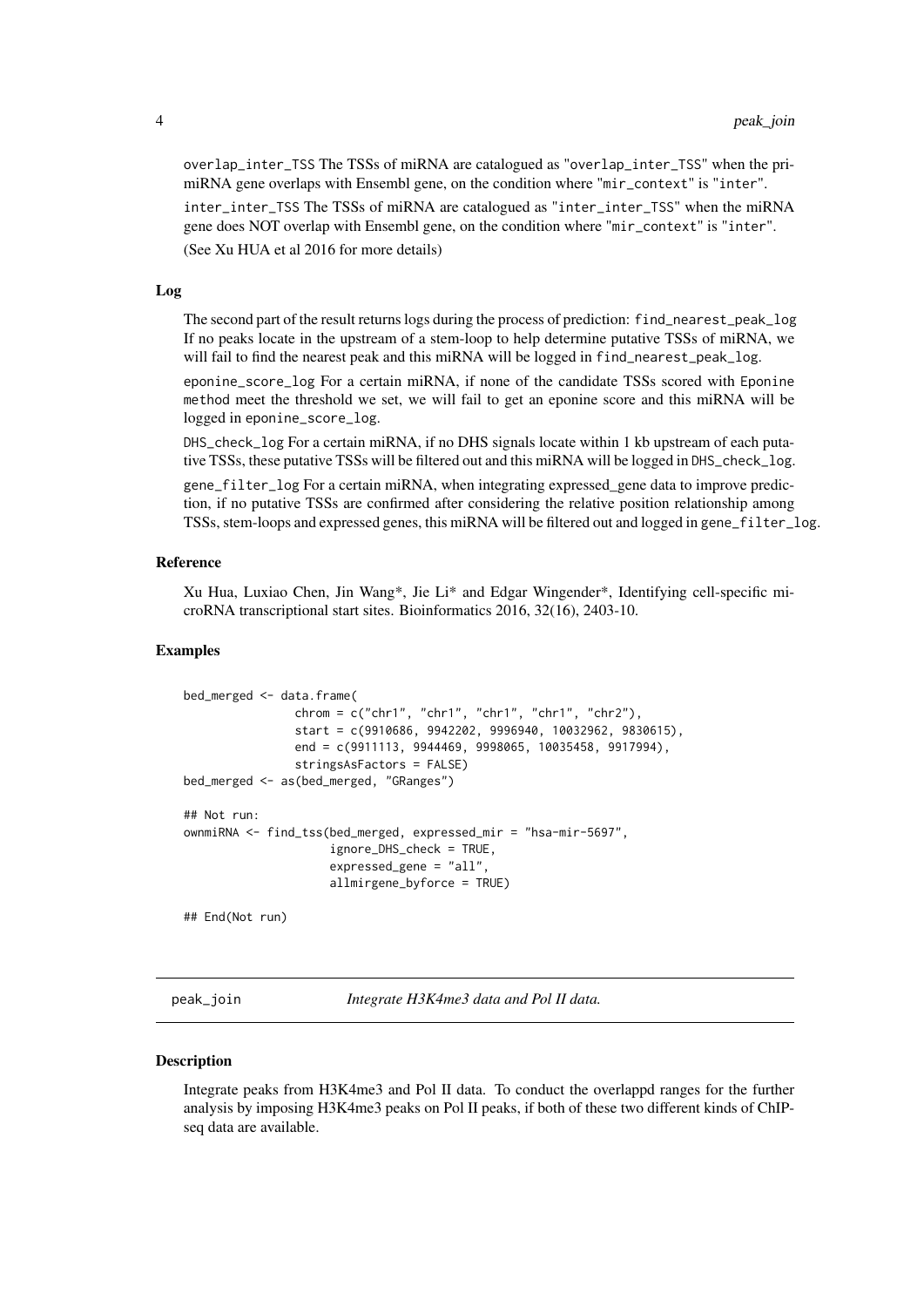#### <span id="page-4-0"></span>peak\_merge 5

#### Usage

peak\_join(peak1, peak2)

#### Arguments

| peak1 | H3K4me3 peaks. Merged peak data as GRange object by fucntion peak_merge |
|-------|-------------------------------------------------------------------------|
| peak2 | Pol II peaks. Merged peak data as GRange object by fucntion peak_merge  |

#### Value

A GRanges object. The joined peaks for the following analysis to search for TSSs.

#### Detail

Peak1 and peak2 are signals seperately from the ChIP-seq data of H3K4me3 and Pol II data that to be integrated. The data is GRange object containing three columns Chrom, Ranges, Strand. And the order of these two kinds of data when input as peak1 and peak2 can be swapped.

#### Examples

```
peak_df1 <- data.frame(chrom = c("chr1", "chr1", "chr1", "chr2"),
                       start = c(100, 460, 600, 70),
                       end = c(200, 500, 630, 100),
                       stringsAsFactors = FALSE)
peak1 <- as(peak_df1, "GRanges")
peak_df2 <- data.frame(chrom = c("chr1", "chr1", "chr1", "chr2"),
                       start = c(160, 470, 640, 71),
                       end = c(210, 480, 700, 90),
                       stringsAsFactors = FALSE)
peak2 <- as(peak_df2, "GRanges")
peak_join(peak1, peak2)
```
<span id="page-4-1"></span>peak\_merge *Merge adjacent peaks within H3K4me3 or Pol II data.*

#### Description

Merge the adjacent segments provided as GRange object from original data. This function will merge adjacent peaks the distance between which is less than n base pairs apart and then return the merged segments.

#### Usage

peak\_merge(peak, n = 250)

#### Arguments

| peak | A GRange object. The peaks to be merged from one certain ChIP-seq data, such   |
|------|--------------------------------------------------------------------------------|
|      | as H3K4me3 data or Pol II data.                                                |
| n    | A number, n stipulates the distance (bp, base pair) between two seperate peaks |
|      | within which they should be merged.                                            |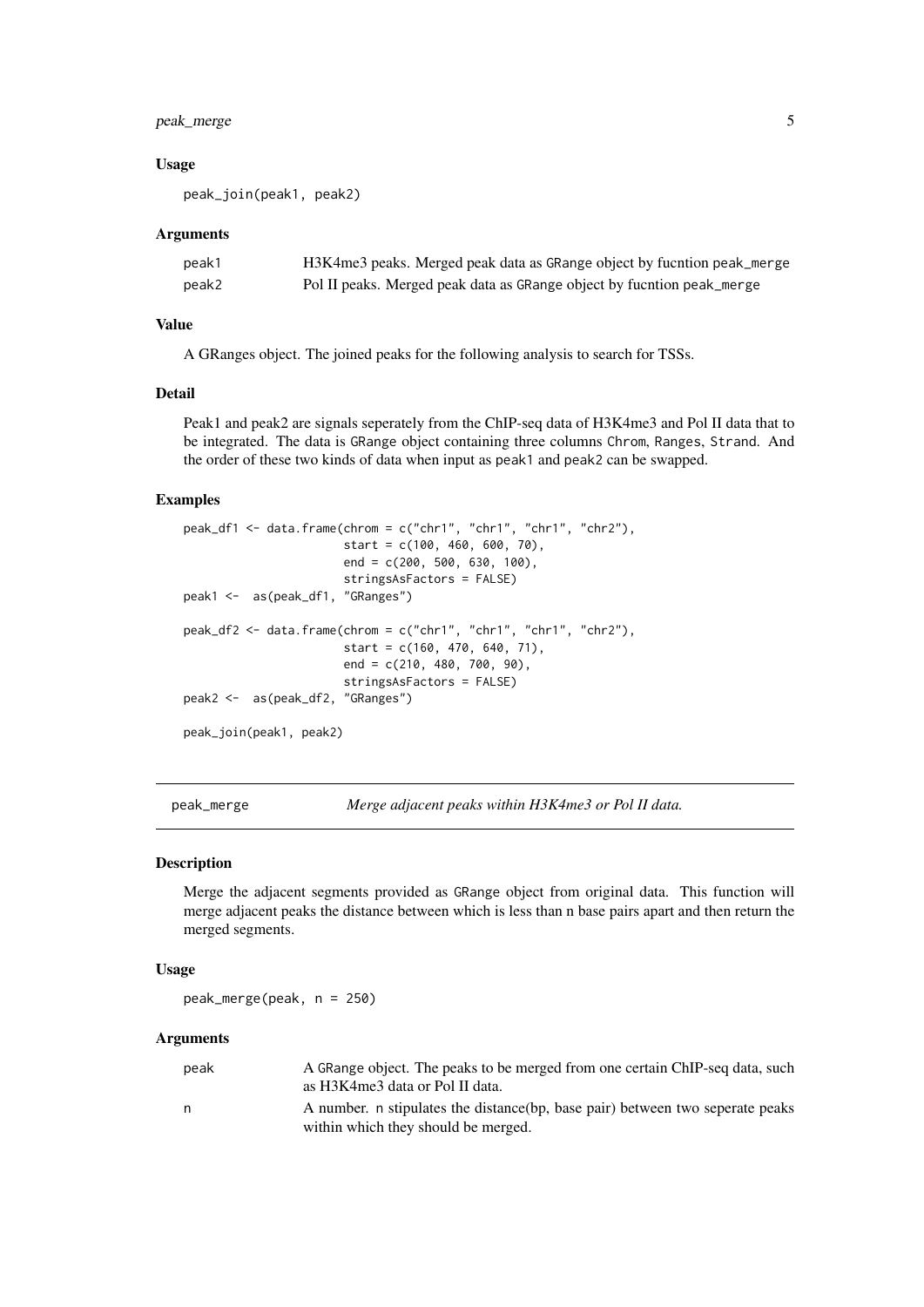#### <span id="page-5-0"></span>Value

A GRanges object. The merged peaks for the following analysis to search for TSSs.

#### Examples

```
peak_df <- data.frame(chrom = c("chr1", "chr2", "chr1"),
                      chromStart = c(450, 460, 680),
                      chromEnd = c(470, 480, 710),
                      stringsAsFactors = FALSE)
peak <- as(peak_df, "GRanges")
peak_merge(peak, n =250)
```
<span id="page-5-1"></span>plot\_primiRNA *Plot the result of prediction for miRNA*

#### Description

For each miRNA, plot the position of TSS, pri-miRNA, related Ensemble gene, eponine socre and conservation score according to the result of prediction using primirTSS.

### Usage

```
plot_primiRNA(expressed_mir, bed_merged, flanking_num = 1000,
  threshold = 0.7, ignore_DHS_check = TRUE, DHS,
 allmirdhs_byforce = TRUE, expressed_gene = "all",
 allmirgene_byforce = TRUE)
```
#### Arguments

| expressed_mir    | This parameter allows users to specify certain miRNAs, the TSSs of which they<br>want to search for by providing a list of miRNAs(e.g. expressed miRNAs in a<br>certain cell-line). If expressed_mir is not specified, the default value of the<br>parameter is "all" and the function will acquiescently employ all the miRNAs<br>currently listed on "miRbase" database. |
|------------------|----------------------------------------------------------------------------------------------------------------------------------------------------------------------------------------------------------------------------------------------------------------------------------------------------------------------------------------------------------------------------|
| bed_merged       | Peaks from ChIP-seq data to be provided for analysis can be H3K4me3 peaks,<br>Pol II peaks or both. Notice that peaks are supposed to be merged(see also<br>peak_merge) before find_TSS if using only one kind of peak data, while peaks<br>shoud be firstly merged and then join together(see also peak_join) if both<br>H3K4me3 data and Pol II are input.               |
| flanking_num     | A parameter in Eponine model to detect TSSs. It is concluded that a peak sig-<br>nal with flanking regions of C-G enrichment are important to mark TSSs. The<br>default value is 1000.                                                                                                                                                                                     |
| threshold        | Threshold for candidate TSSs scored with Eponine method. The default value<br>is $0.7$ .                                                                                                                                                                                                                                                                                   |
| ignore_DHS_check |                                                                                                                                                                                                                                                                                                                                                                            |
|                  | The process of DHS_check further assist to filter putative TSSs. When there are<br>a DHS peak that locates within 1 kb upstream of a putative TSS, this predicted                                                                                                                                                                                                          |

TSS will be retain for it character is consistent with that of an authentic TSS. Or the TSSs with no DHSs locating within 1 kb upstream of them would be discard.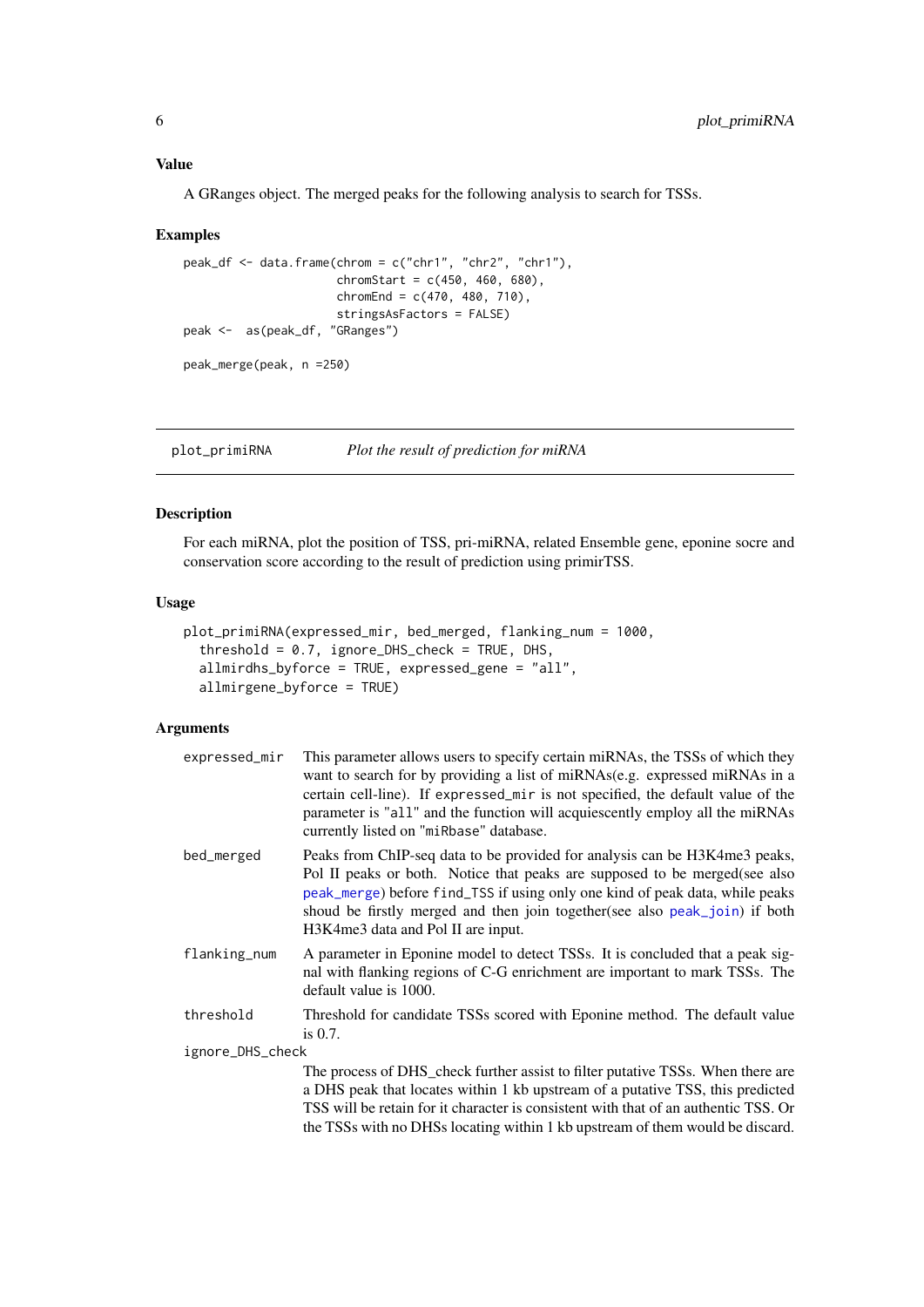DHS ChIP-seq data of DNase I hypersensitive sites(DHSs).

allmirdhs\_byforce

When we use DHS data to check the validity of TSSs, there is possibility where no DHSs locates within 1 kb upstream of all putative TSSs and all these putative TSSs might be filtered out by our method resulting no outputs. While "allmirdhs\_byforce = TRUE", it ensures to output at least 1 most possible TSS even if the nearest DHS signal locates more than 1 kb upsteam of this TSS.

expressed\_gene Users can speicify genes expressed in certain cell-lines that is analyzed. Or the default value is "all", which means all the expressed genes annotated on Ensemble will be employed.

allmirgene\_byforce

While integrating expressed gene data to improve prediction, there might be a circumstance where all the putative TSS are discarded. To prevent this condition, users are allowed to use "allmirgene\_byforce = TRUE" to ensure at least 1 putative TSS for each miRNA will be output.

#### Details

NOTICE that this function is used for visualizing the predicted result of ONLY ONE specific miRNA every single time.

#### Value

There will be six tracks plotted as return:

Chrom: Position of miRNA on the chromosome.

hg38: Reference genome coordinate in hg38.

pri-miRNA: Position of pri-miRNA.

Ensemble genes: Position of related protein-coding gene.

eponine score: Score of best putative TSS conducted by eponine method.

conservation score: Conservation score should be integrated with eponine score to find out putative TSSs.

#### Examples

```
expressed_mir <- "hsa-mir-5697"
bed_merged <- data.frame(
  chrom = c("chr1", "chr1", "chr1", "chr1", "chr2"),start = c(9180799, 9201483, 9234339, 9942202, 9830615),
  end = c(9183889, 9202580, 9235853, 9944469, 9917994),
  stringsAsFactors = FALSE
)
bed_merged <- as(bed_merged, "GRanges")
## Not run:
plot_primiRNA(expressed_mir, bed_merged)
```
## End(Not run)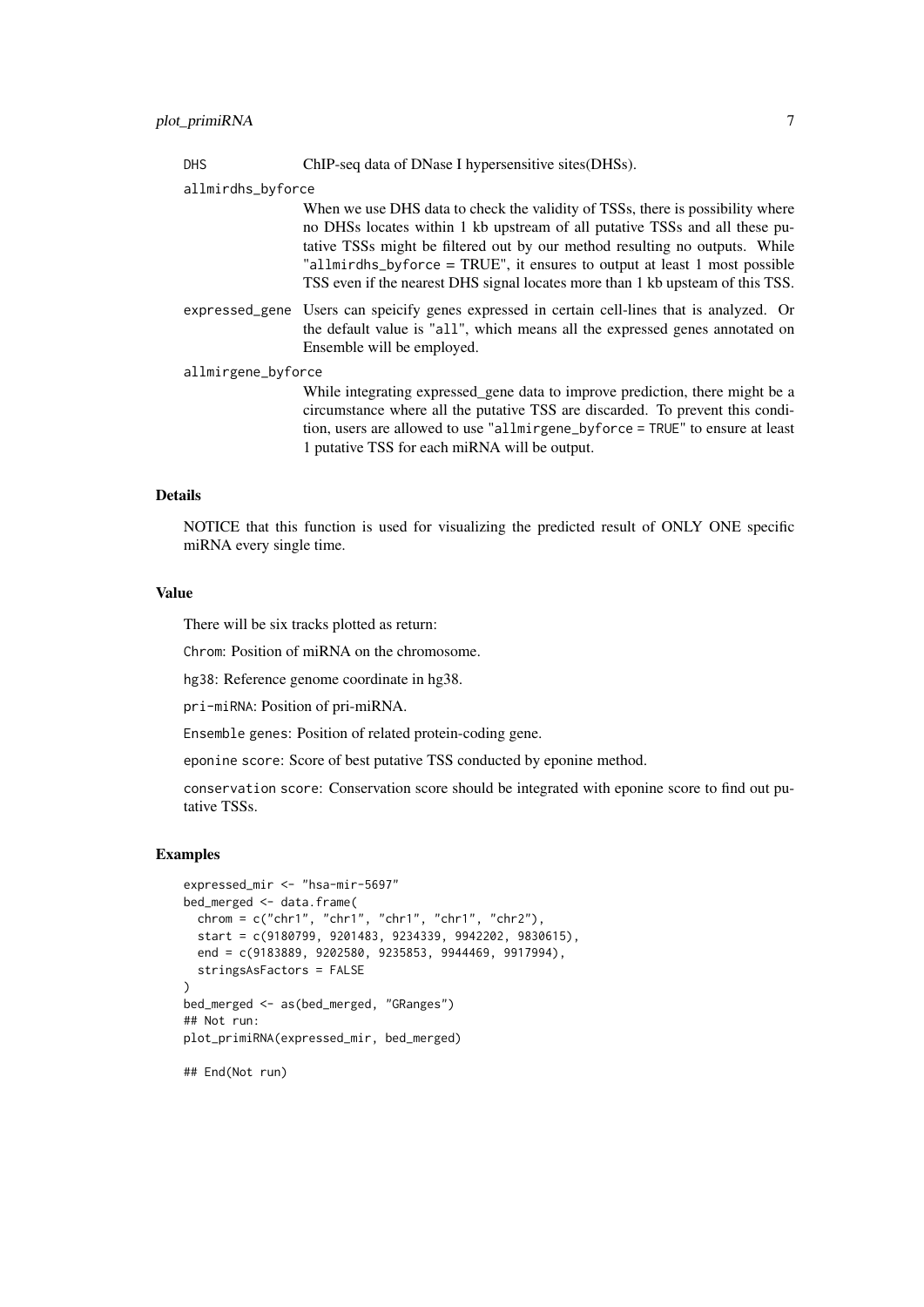#### <span id="page-7-0"></span>Description

A fast, convenient tool to identify the TSSs of miRNAs by integrating the data of H3K4me3 and Pol II as well as combining the conservation level and sequence feature, provided within both command-line and graphical interfaces, which achieves a better performance than the previous noncell-specific methods on miRNA TSSs.

#### Detail

See [find\\_tss](#page-1-1) for deailted instruction to predict TSSs of miRNA; See [run\\_primirTSSapp](#page-7-1) to predict TSSs of miRNA using graphical web interface.

#### Author(s)

Maintainer: Pumin Li <ipumin@163.com> Other contributors: Qi Xu <xuqi@vip.qq.com>

#### See Also

Useful links: [Xu HUA et al](https://academic.oup.com/bioinformatics/article-lookup/doi/10.1093/bioinformatics/btw171)

<span id="page-7-1"></span>run\_primirTSSapp *Predict TSSs of miRNA using a graphical web interface.*

### Description

A graphical web interface is provided for users to achieve the functions of [find\\_tss](#page-1-1) and [plot\\_primiRNA](#page-5-1) to intuitively and conveniently predict putative TSSs of miRNA.

#### Usage

```
run_primirTSSapp()
```
#### Details

Users can refer documents of the two functions mentioned ABOVE for details.

#### Value

A graphical interface.

#### Examples

```
## Not run:
run_primirTSSapp()
```
## End(Not run)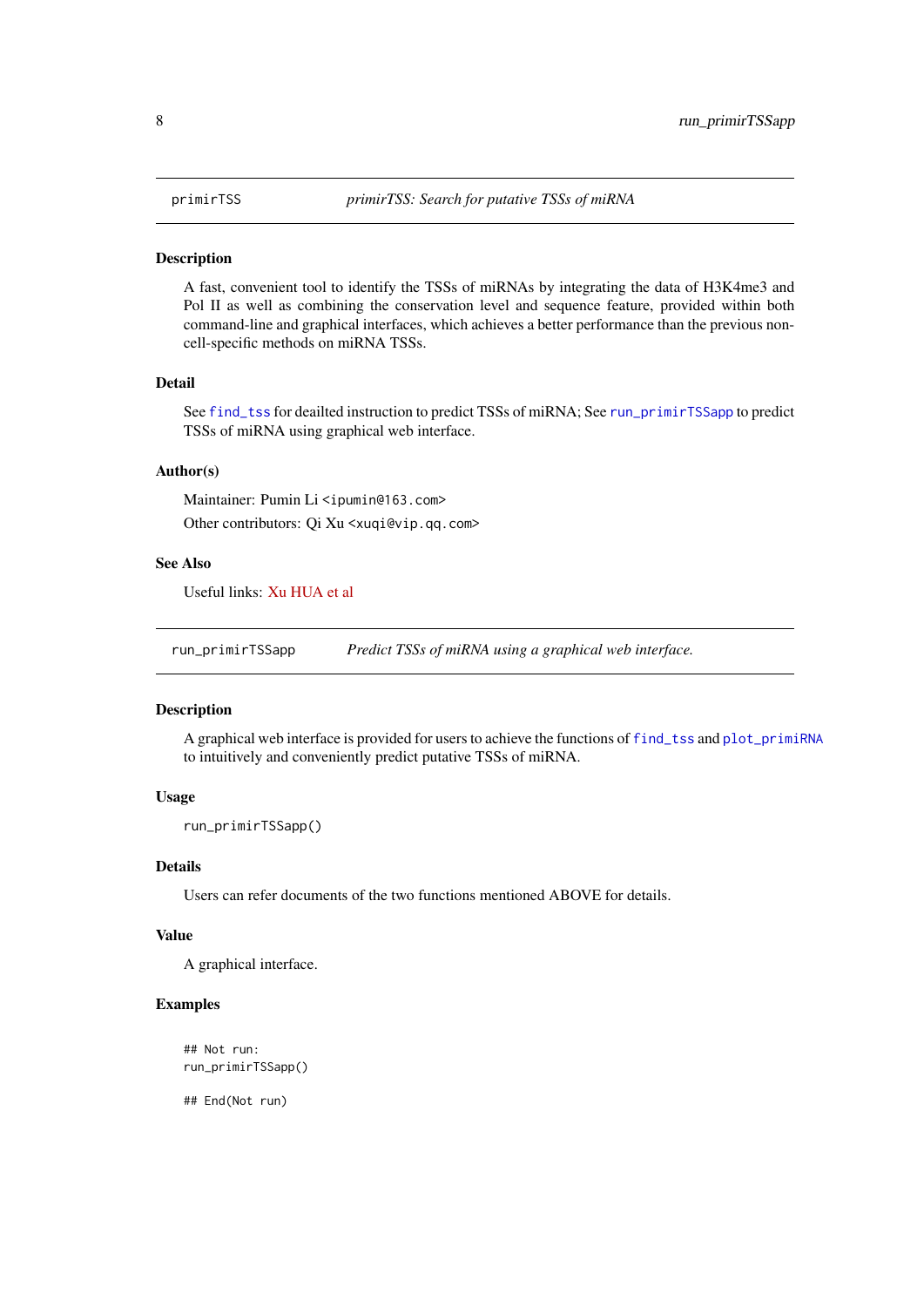<span id="page-8-0"></span>

#### Description

Convert coordinates between different genomes when necessary.

#### Usage

trans\_cor(peak, hg\_from, hg\_to)

#### Arguments

| peak    | A GRange object. The genome, the coordinates of which need to be coverted.                                                                                       |
|---------|------------------------------------------------------------------------------------------------------------------------------------------------------------------|
| hg_from | The genome are coverting from. This parameter can be "hg18", "hg19" or<br>" $hg38"$ , etc.                                                                       |
| hg_to   | Which type the genome is converting to. This parameter can be "hg18", "hg19"<br>or "hg38", etc. NOTICE hg_from and hg_to should be different from each<br>other. |

#### Value

A GRanges object.

### Examples

```
peak_df <- data.frame(chrom = c("chr7", "chr7", "chr7"),
                      chromStart = c(128043908, 128045075, 128046242),
                      chromEnd = c(128045074, 128046241, 128047408),
                      stringsAsFactors = FALSE)
peak <- as(peak_df, "GRanges")
trans_cor(peak, "hg19", "hg38")
```